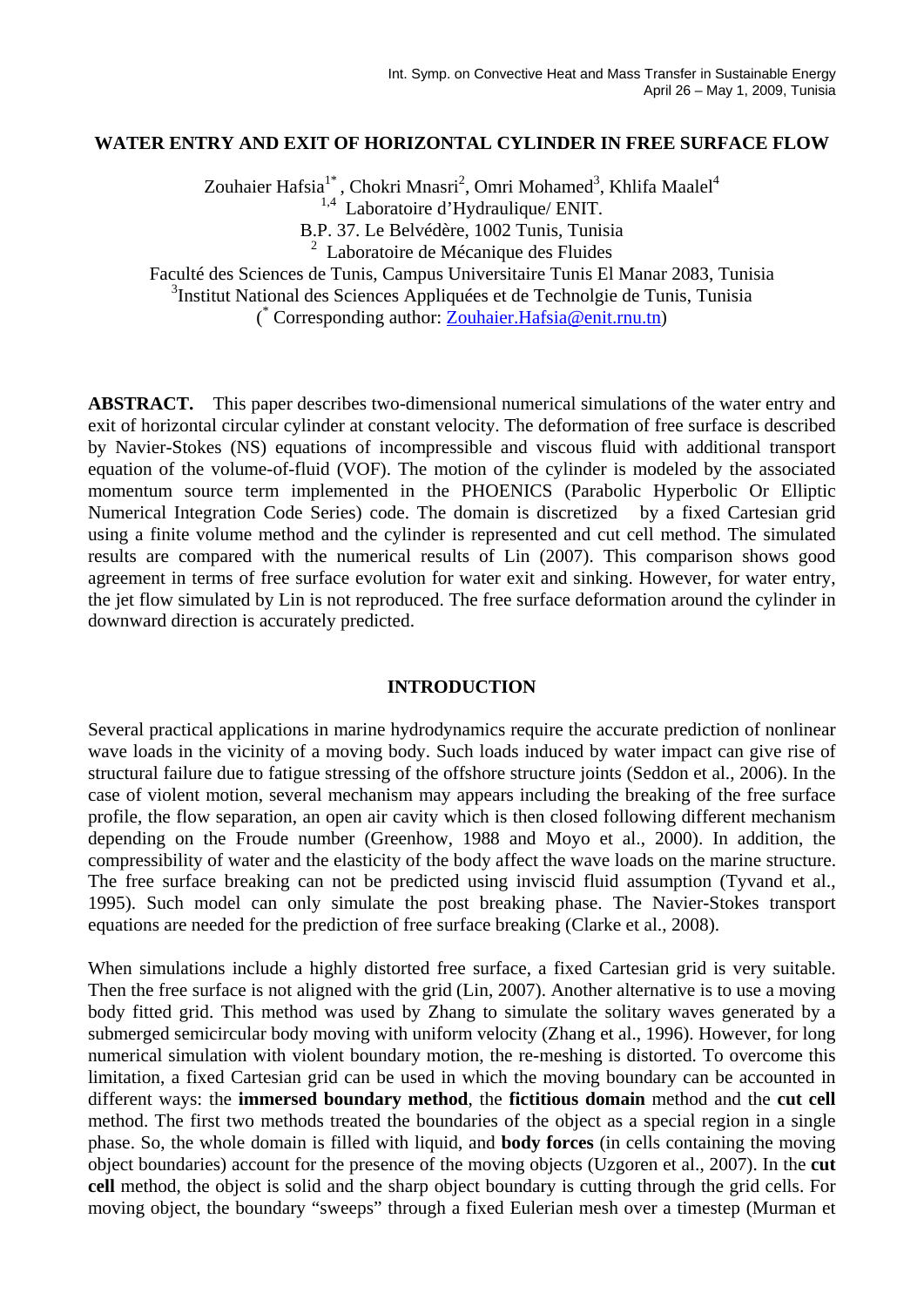al., 2003 and Tucker, 2000). A conservative scheme is formulated for the swept cells by approximating the flux through all of the moving cell faces.

In this study we present, a two dimensional free surface model based on Navier-Stokes equations. The free surface deformation induced by the horizontal circular cylinder is described by a convective transport equation. Numerical simulation is realized by the Navier-stokes solver PHOENICS in which the cut cell method is used to capture the geometry of the body. The moving cylinder is treated as a momentum source term. The calculations are conducted for three cases: the first one is the water exit of the cylinder. In this case, the free surface of water is computed until the cylinder bring out. The sinking of the submerged cylinder is simulated in the second case. In the third case, the water impact and entry of the cylinder is investigated. All three calculations are made with constant velocity and initially calm water.

### **GOVERNING EQUATIONS AND INITIAL AND BOUNDARY CONDITIONS**

 **Transport Equations.** The numerical model is based on the Navier–Stokes equations that describe the flow of an incompressible viscous fluid. In two-dimensional flow, the mass conservation equation is written as:

$$
\frac{\partial u}{\partial x} + \frac{\partial w}{\partial z} = 0
$$

**(1)**

where, u and w the velocity components respectively in x and z directions. In viscous flows, the momentum transport equations in the horizontal and vertical directions can be written respectively:

$$
\frac{\partial u}{\partial t} + u \frac{\partial u}{\partial x} + w \frac{\partial u}{\partial z} = -\frac{1}{\rho} \frac{\partial P}{\partial x} + v \left( \frac{\partial^2 u}{\partial x^2} + \frac{\partial^2 u}{\partial z^2} \right)
$$

**(2)**

$$
\frac{\partial w}{\partial t} + u \frac{\partial w}{\partial x} + w \frac{\partial w}{\partial z} = -g - \frac{1}{\rho} \frac{\partial P}{\partial z} + v \left( \frac{\partial^2 w}{\partial x^2} + \frac{\partial^2 w}{\partial z^2} \right)
$$

**(3)**

where P is the pressure, v the kinematic viscosity,  $\rho$  fluid density and g the gravitational acceleration.

The volume of fluid (VOF) method is adopted to describe the free surface evolution induced by the moving body. This free surface model is a surface capturing method and is well applicable for breaking waves and jet break-up. The free surface evolution is described by an additional transport equation in terms of VOF variable which describe the volume fraction of fluid in each cell of the computation domain:

$$
\frac{\partial F}{\partial t} + \frac{\partial}{\partial x}(F u) + \frac{\partial}{\partial z}(F w) = 0
$$
 (4)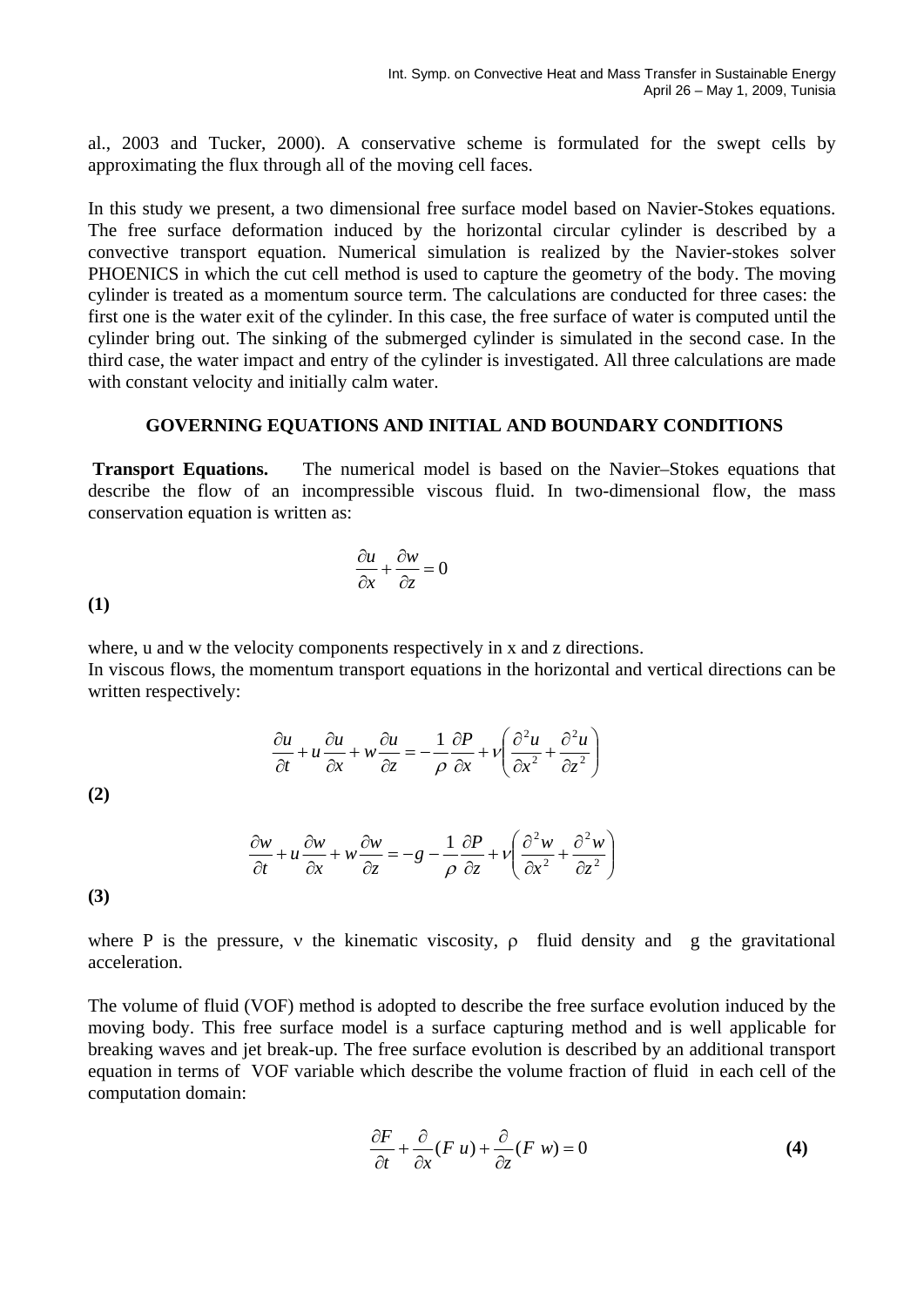A cell with an  $F = 0$  refers to en empty cell, a cell with  $0 < F < 1$  is a surface cell and a cell with  $F =$ 1 is a water full cell.

The free surface flow is considered as mixture flow involving water phase and air phase. We assume that the sliding between the two phases is negligible and that there is no mass exchange across the interface. Hence, the velocity field at the free surface is continued.

The fluid properties in a cell are dependent on the volume fractions of the fluids within it. The free surface occurs at cells that have volume fractions of one half for each of the two adjacent fluids.

**Initial and boundary conditions:** To solve the above transport equations, initial and boundaries conditions are required. The initial condition considered is a still water. The free-surface boundary conditions consist of kinematics and dynamic boundary conditions. The kinematics free surface boundary condition states that the fluid particles of the free surface always stay on the free surface at any time. The dynamic free surface boundary condition requires that, along the free surface boundary, the normal stress is set equal to the atmospheric pressure and the tangential stress is zero. The no-slip boundary condition is imposed on the cylinder inside the domain. For the moving boundary (the cylinder), the velocity is set to the prescribed velocity:  $w = V$  with V is the velocity entry or exit. This condition is implemented in the PHOENICS code by adding a momentum source term for cells occupied by the cylinder at each time step. At the other three boundaries, symmetric conditions are imposed.





Figure 1. Definition sketch of the moving horizontal cylinder a) water exit b) water sinking c) water entry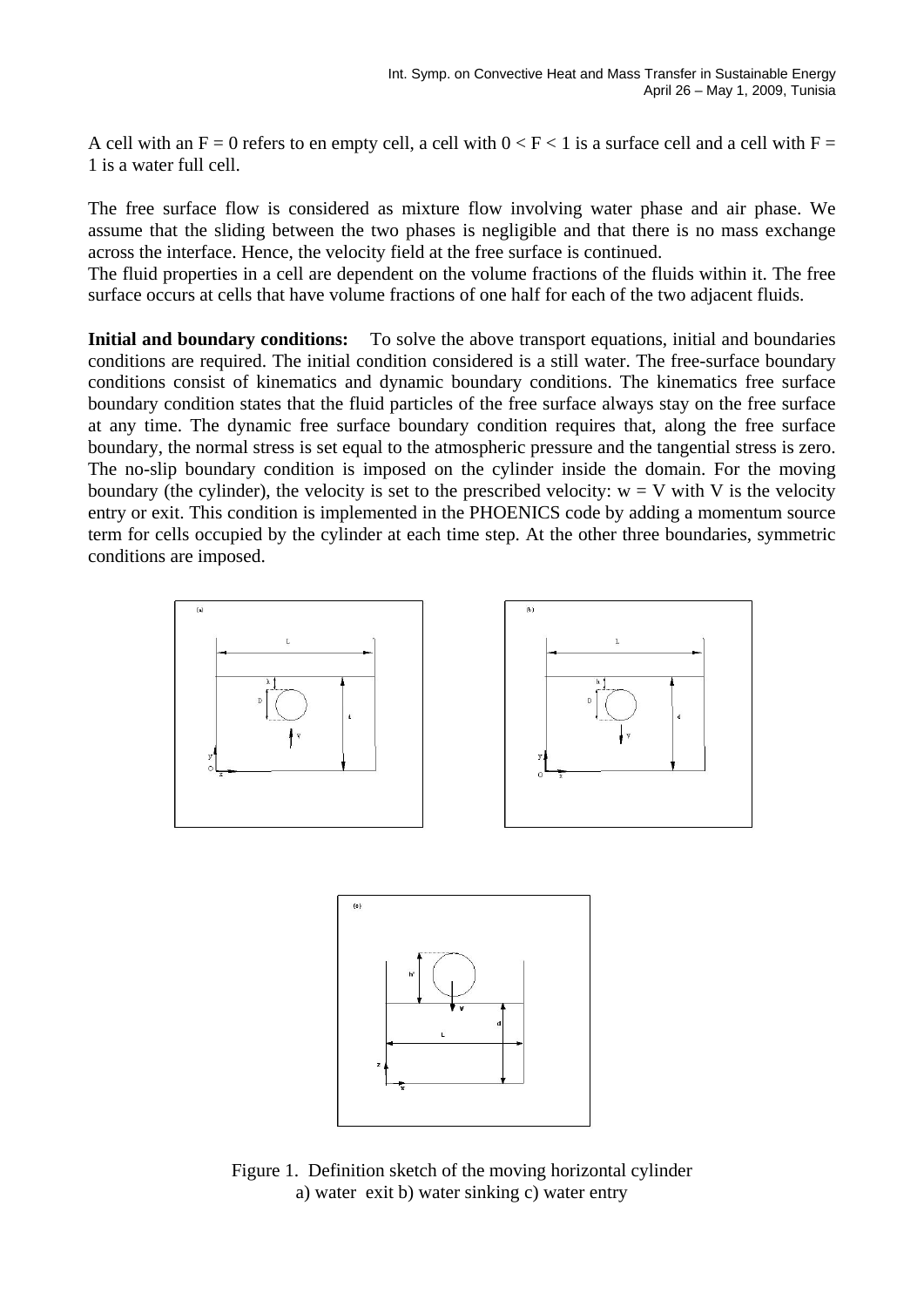# **NUMERICAL RESULTS AND DISCUSSION**

**Problem description** The described model is validated for three cases: water exit, water sinking and water entry of horizontal circular cylinder with forced constant velocity through initially calm water (figure 1).

In these three cases, the water depth is chosen to be  $d = 20$  m; the horizontal cylinder has a radius R  $= D/2 = 1.0$  m; the distance between the nearest point of the cylinder and the still water level is h = 0.25 m; the gravitational acceleration is  $g = 1.0$  m s<sup>-2</sup>; the horizontal and vertical lengths of the computational domain are respectively  $L = 40$  m and 24 m. In the case of water exit, the horizontal cylinder moved upward with constant velocity  $V = 0.39$  m/s. However, in the case of water sinking, the water moved downward  $V = -0.39$  m/s. These parameters are the same used in numerical results by Lin (2007). The computational domain is discretized into 220x156 in the case of water exit and 220x276 in the case of water sinking with fine grid used around the horizontal cylinder. For water impact and entry, the 220x266 grids is used respectively in horizontal and vertical directions. For these three cases, the time size is  $\Delta t = 5.00 \, 10^{-3} \,$ s.

**Water exit of a horizontal cylinder** The free surface profiles induced by the upward motion of the cylinder (water exit) are shown in figure 2. The freely rising of a cylinder to a free surface may be thought of as a non-deformable bubble. The free surface profile have vertical plane of symmetry crossing the center of the cylinder. Numerical simulations show that the velocity and the pressure fields also present the same plane of symmetry. The computational domain can be reduced to the half. At  $t = 0.0$ , the cylinder is at rest and the free surface is horizontal (Figure 2-a). From  $t = 0.64$  s to  $t = 2.56$  s (Figures 2-b to 2-e), the free surface rise up near the cylinder. The free surface far from the cylinder is not influenced by the moving cylinder and it's not perturbed. At  $t = 3.20$  s, the free surface break down due to the development of negative pressure in the upper part of the wetted cylinder (Figure 2-f). At  $t = 6.41$  s, the cylinder is located just above the free surface (Figure 2-g). At  $t = 9.61$  s, the cylinder is completely detached from the free surface (Figure 2-h). The comparison between the present results and the numerical results of Lin (2007) show that nearly perfect agreements are obtained.

**Sinking of a submerged cylinder** The free surface profile induced by the downward motion of the cylinder (water sinking) is shown in Figure 3. The initial condition is exactly the same as the water exit problem except the body is sinking downward ( $V = -0.39$  m/s). Numerical results show that the flow variables have a vertical plane of symmetry. At  $t = 1.28$  s, the free surface around the cylinder is deformed in downward direction (Figure 3-b). As the depth of the submerged cylinder increase, this deformation is propagated to all computational domain with free surface elevation above the cylinder (Figure 2-c). At  $t = 6.41$  s, the free surface tend to return to the initial level (Figure 3-d). Good agreement is obtained between the present model and Lin model (2007).

**Water impact and entry of a cylinder** To simulate the free surface deformation induced by the impact of horizontal cylinder, Lin (2007) considers the case of the stronger impact:  $V = -1.0$  m/s; The distance between the highest point of the cylinder and the still water depth is  $h' = 1.25$  m (the cylinder is above the still water surface). The same initial condition was adopted in the following presented numerical results. The simulation free surface profiles are shown in Figure 4. During the initial impact of the cylinder on the free surface, the water has been push up following the cylinder surface (Figure 3-c). As the body moves further downward, numerical simulation of Lin show that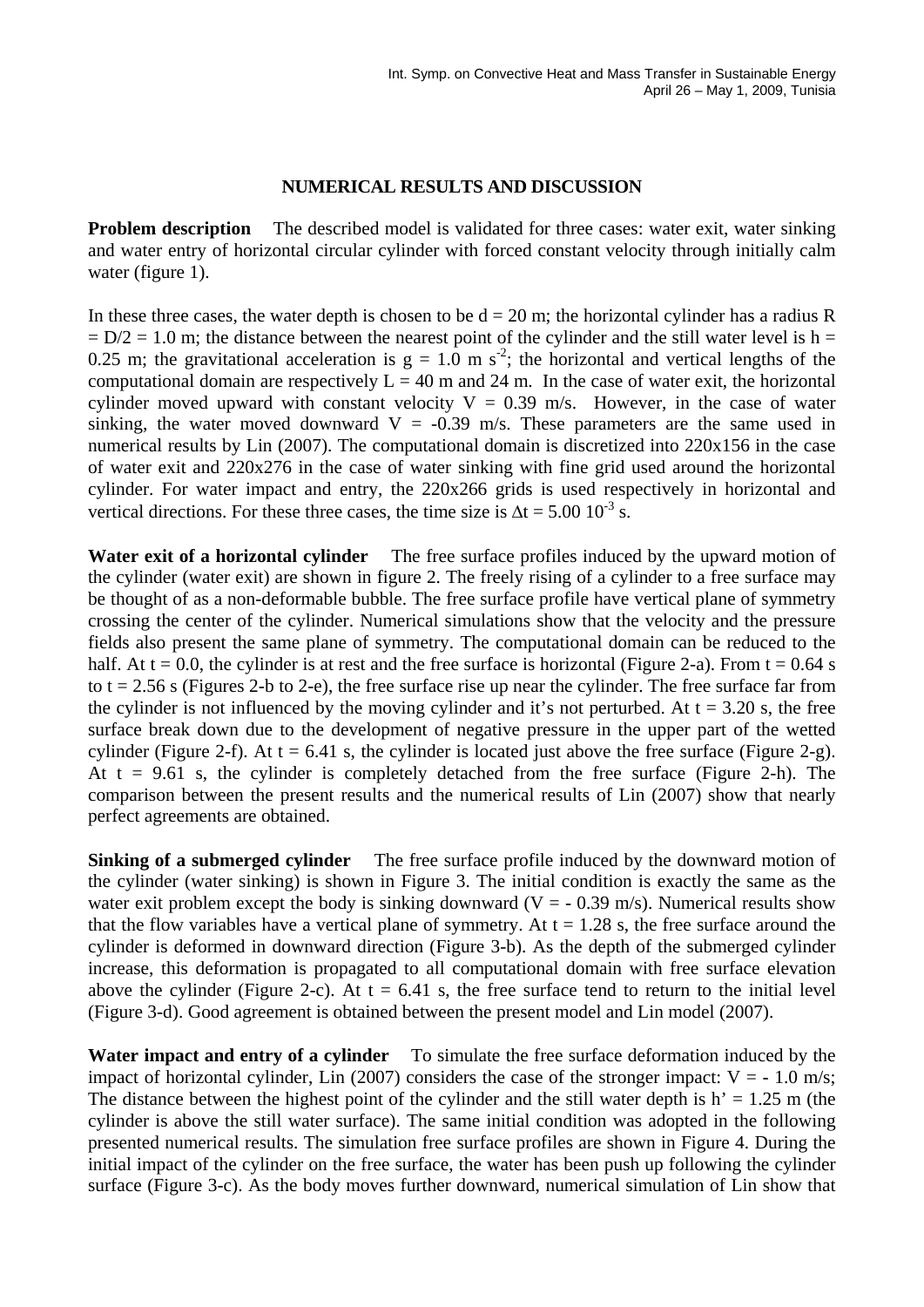jets are formed (Figure 3-d) that plunge to two sides of water surface (Figure 3-f). The jet flow is not simulated by the present model. At  $t = 2.50$  s, a large amount of water is pulled downward (Figure 3-g). At  $t = 3.75$  s, the cylinder is completely submerged in water and a large surface depression persists (Figure 3-h). At these two latest times the free surface profiles is accurately predicted by the present model.

### **CONCLUSION**

For numerical simulation of a moving horizontal cylinder in a free surface flow, the cut cell technique in a fixed-grid system is used. The prescribed motion is modeled by a momentum source term in the vertical direction. This method can be generalized for complex body motions and other object shapes. Compared to numerical results of Lin [2007], the present model chows good agreement for water exit and sinking. The jet flow predicted by Lin, in the case of water entry, is not predicted by the present model. The evolution of the free surface after the jet formation is well reproduced.

This model is based on a single-phase fluid model and thus has limitation of treating air entrainment processes near free surfaces. The multiple-phase model has a better potential of treating air currents during a moving body interaction with free surfaces. After validation of the moving body in free surface flow, this model will be used for linear and nonlinear wave generation using prescribed object displacement.

### **REFERENCES**

- Clarke A.C. F., Tveitnes T. [2008], Momentum and gravity effects during the constant velocity water entry of wedge-shaped sections, *Ocean Engineering 35 706-716*.
- Greenhow M. [1988], Water-entry and -exit of a horizontal circular cylinder, Applied Ocean Research, Vol. 10, No. 4, 191-198.
- Lin P. A,  $[2007]$ , fixed-grid model for simulation of a moving body in free surface flows, Computers & Fluids 36, 549-561.
- Moyo S., Greenhow M. [2000], Free motion of a cylinder moving below and through a free surface, Applied Ocean Research 22, 31-44.
- Murman S. M., Aftosmis M. J. and Berger M. J [2003], Implicit Approaches for Moving Boundaries in a 3-D Cartesian Method, 41st AIAA Aerospace Sciences Meeting, January 6- 9, Reno, NV, 1-19.
- Seddon C.M., Moatamedi M. [2006] Review of water entry with applications to aerospace structures, International Journal of Impact Engineering 32, 1045-1067.
- Tucker P.G. and Pan Z., [2000], A Cartesian cut cell method for incompressible viscous flow, Applied Mathematical Modelling 24, 591-606.
- Tyvand PA, Miloh T [1995], Free-surface flow due to impulsive motion of a submerged circular cylinder, J Fluid Mech, 286, 67-101.
- Uzgoren E., Sim J., Singh R. and Shyy W. [2007], A Unified Adaptive Cartesian Grid Method for Solid-Multiphase Fluid Dynamics with Moving Boundaries, 18th AIAA Computational Fluid Dynamics Conference25 - 28 June, Miami, 1-19.
- Zhang D. and. Chwang A. T. [1996], Numerical study of nonlinear shallow water waves produced by a submerged moving disturbance in viscous flow, Phys. Fluids 8 (1), 147-155.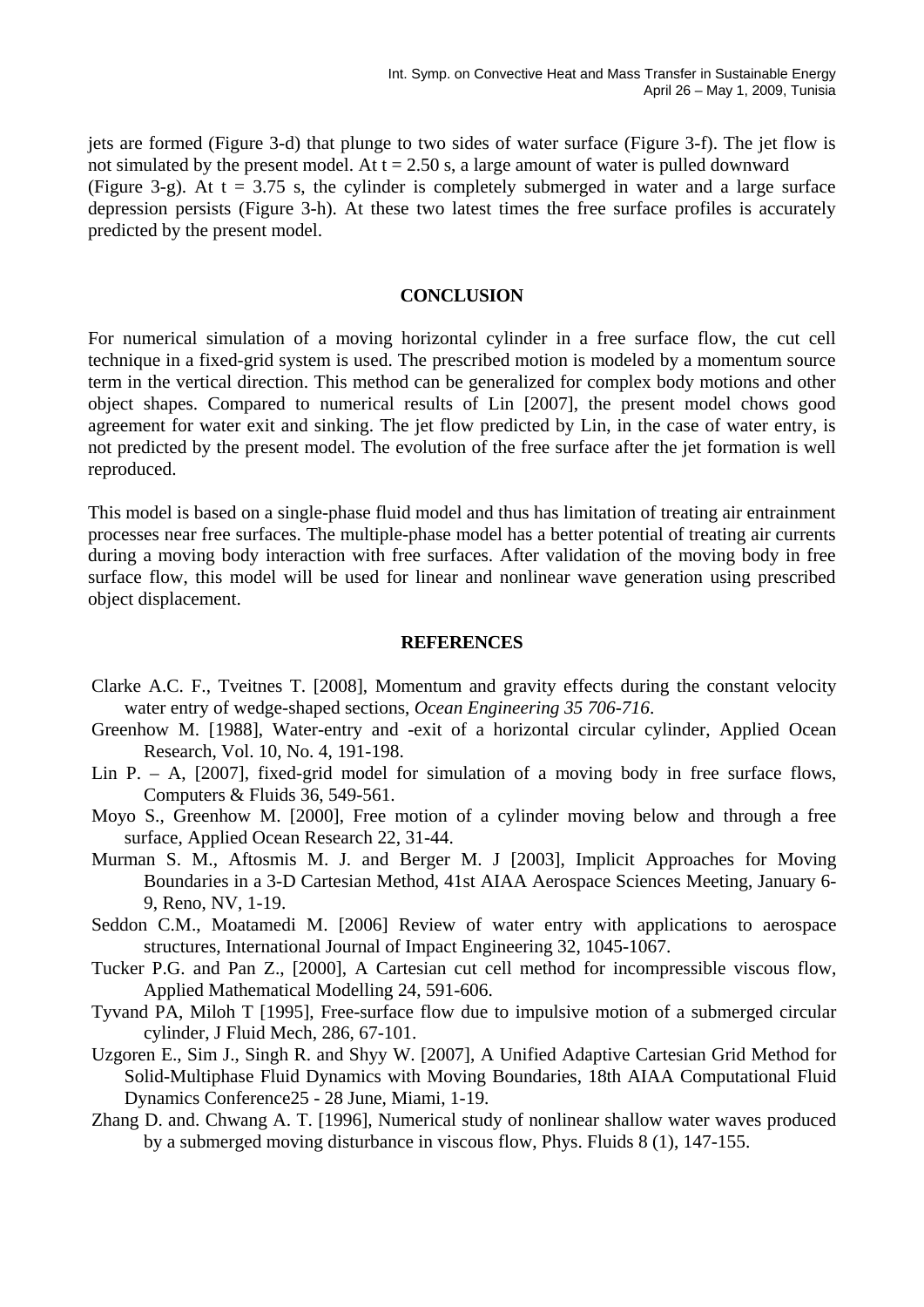

Figure 2. Water exit of horizontal cylinder. The simulated free surface profiles in the vicinity of the cylinder (—— solid line) compared to Lin (2007) numerical results (symbols); a)  $t = 0.00$  s; b)  $t = 0.64$  s; c)  $t = 1.28$ **s; d) t = 1.92 s; e) t = 2.56 s; f) t = 3.20 s; g) t = 6.41 s; h) t = 9.61 s.**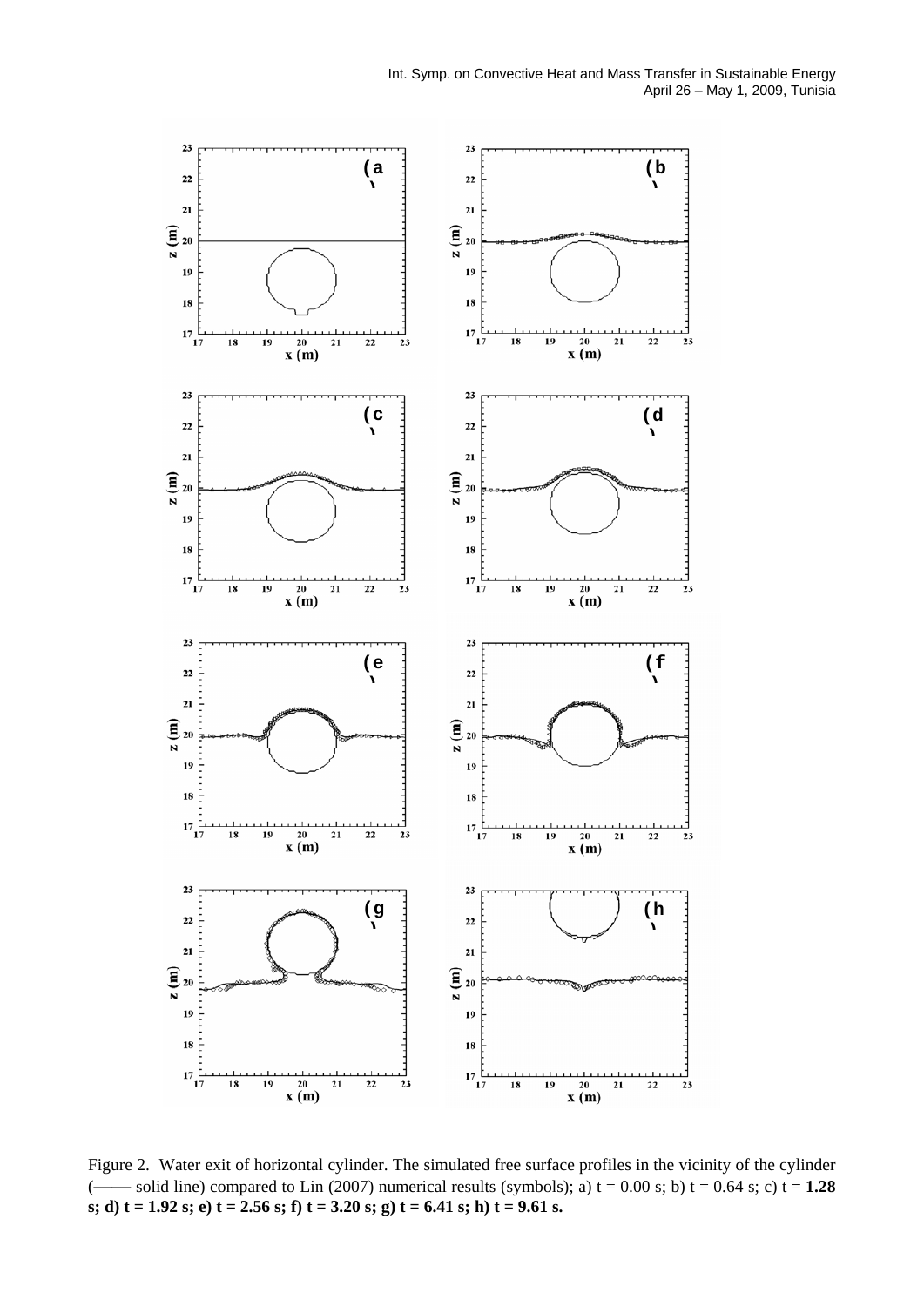

Figure 3. Water sinking of a horizontal cylinder. The simulated free surface profiles in the vicinity of the cylinder (—— solid line) compared to Lin (2007) numerical results (symbols); a)  $t = 0.00$  s; b)  $t = 1.28$  s; c)  $t = 3.20$  s; d)  $t = 6.41$  s.